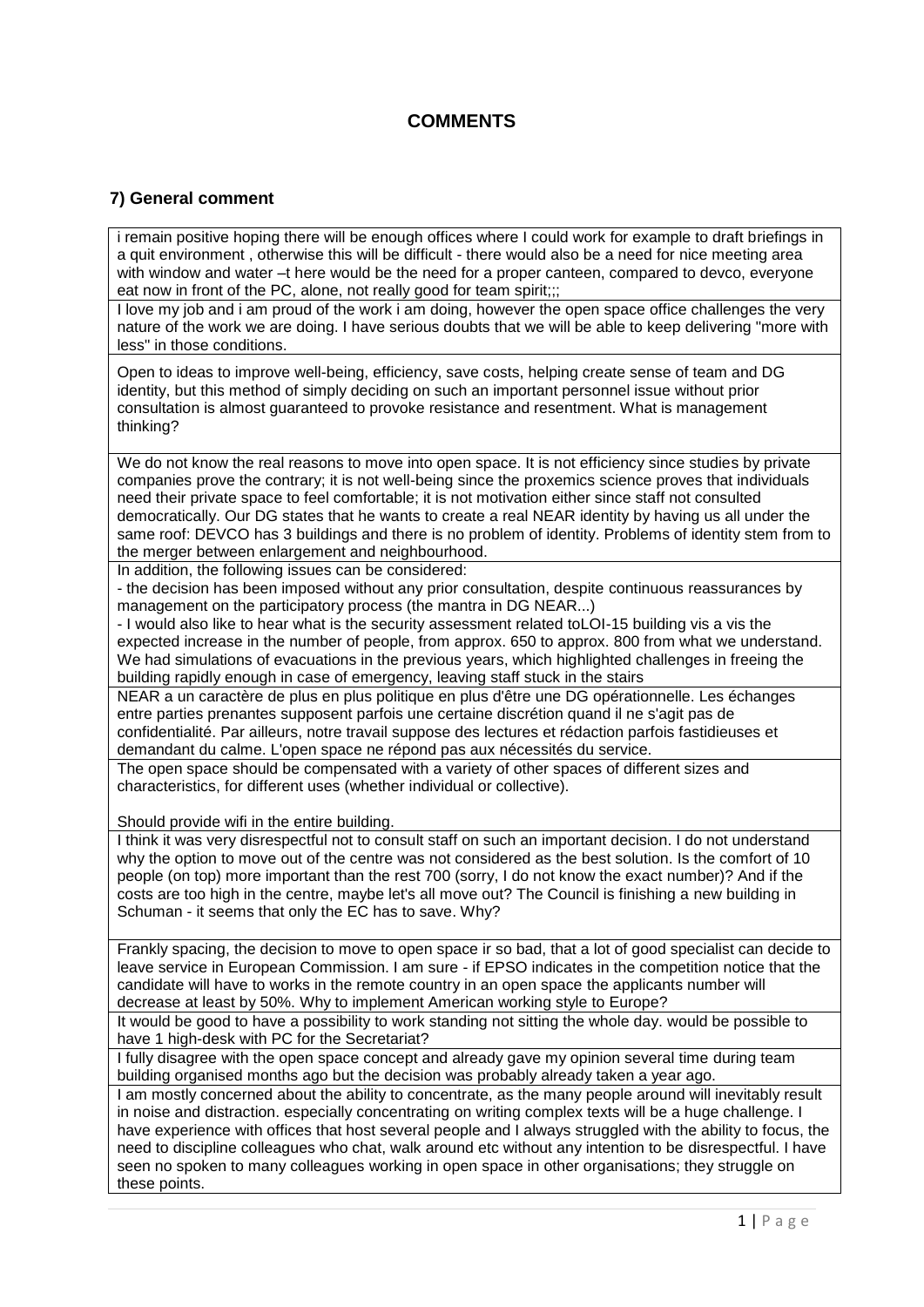It is one of the most inappropriate proposals that I ever heard of since I started within the EU Institutions in 1997. It will only lead to a decrease of results and productivity and huge lack of motivation for DG NEAR colleagues. It is the first time I am thinking of changing DG since I joined DG NEAR and look for a job elsewhere.

Few tasks are compatible with open spaces.

Security reasons concerning the building asset (small entrance) with a n increase of staff seems not to be taken into account.

Reducing the distance between colleagues it is not coherent with the fact people will be obliged to wear headphones.

Where the closet for the folder (we are far to be paperless) will be settled? we would have to walk long distance and waste additional time to just go and look for the folders? Lack of privacy is inversely proportional to the increase of stress.

Why do we need to have open space?

The European Commission is recruiting less and less, externalising more and more to agencies. But still it seems that they are office issues. Is it not possible to find an alternative to open space?

Bad effect on work and health have been proven and you can find many articles in the press: http://tempsreel.nouvelobs.com/bien-bien/20150616.OBS0908/pourquoi-il-faut-en-finir-avec-l-openspacehtml

I think intimacy at work is a necessity and a right.

> open space is a regress and makes sense only when people are dealt with as "human resources", figures in statistics and subjects of budget cuts and not as persons

> the open space layout is particularly in adapted to the work of F&C unit

> currently as a general rule all the office doors are open; thus there's no need of any opening in the workspace

I wonder how can you plan to fill the L15 building with more staff without taking in due consideration the drastic decrease of safety stemming from this move. Indeed, L15 is one of the most unsafe buildings when it comes to evacuation as it lacks of sufficient safe exits and proximity to safety gathering areas. Not to mention that the accessibility via the lifts (longer queues and waiting time) and with cars (less parking spaces per occupant) will be also diminished and that the location is in the most polluted (air and noise) area of Brussel.

The decision for open space was taken autonomously by the hierarchy without any consultation with the staff.

We were just informed that the decision was taken by the Director General. This kind of authoritarian approach does not comply with the values of the European Commission. If open space is implemented in practice, I will search for another job.

Open space is been proven as most distracting environment for developers. That's why companies that introduced open space 10 years ago are moving back to smaller offices..

It helps with day to day communication but constant noise is something that disturbs.

I'll love the open space!!!!!

There is always a possibility to talk with some confidentially - for example in a café across the street

I have worked a lot in open space over the last years and can say that:

- It is good for team spirit, more fun and lively than offices

- It is bad for concentration and productivity on certain tasks

- It increases social control on least productive employees but also strongly demotivates the most productive ones (it is very very frustrating to be the last one working in an open space late in the evening)

I think OS is not adapted to NEAR's work, will demotivate the most productive elements and that management really SHOULD NOT be in OS

I feel disappointed to learn that the management of an European institution gives no value to its employees.

I am not aware of any PRIOR consultation launched by the management with the personnel on this issue.

If our management has such a low esteem for us, how could we expect that the European contributors have a better opinion on the European Institutions?

There will be new financial pressure on the Commission either to cut salaries and pensions or office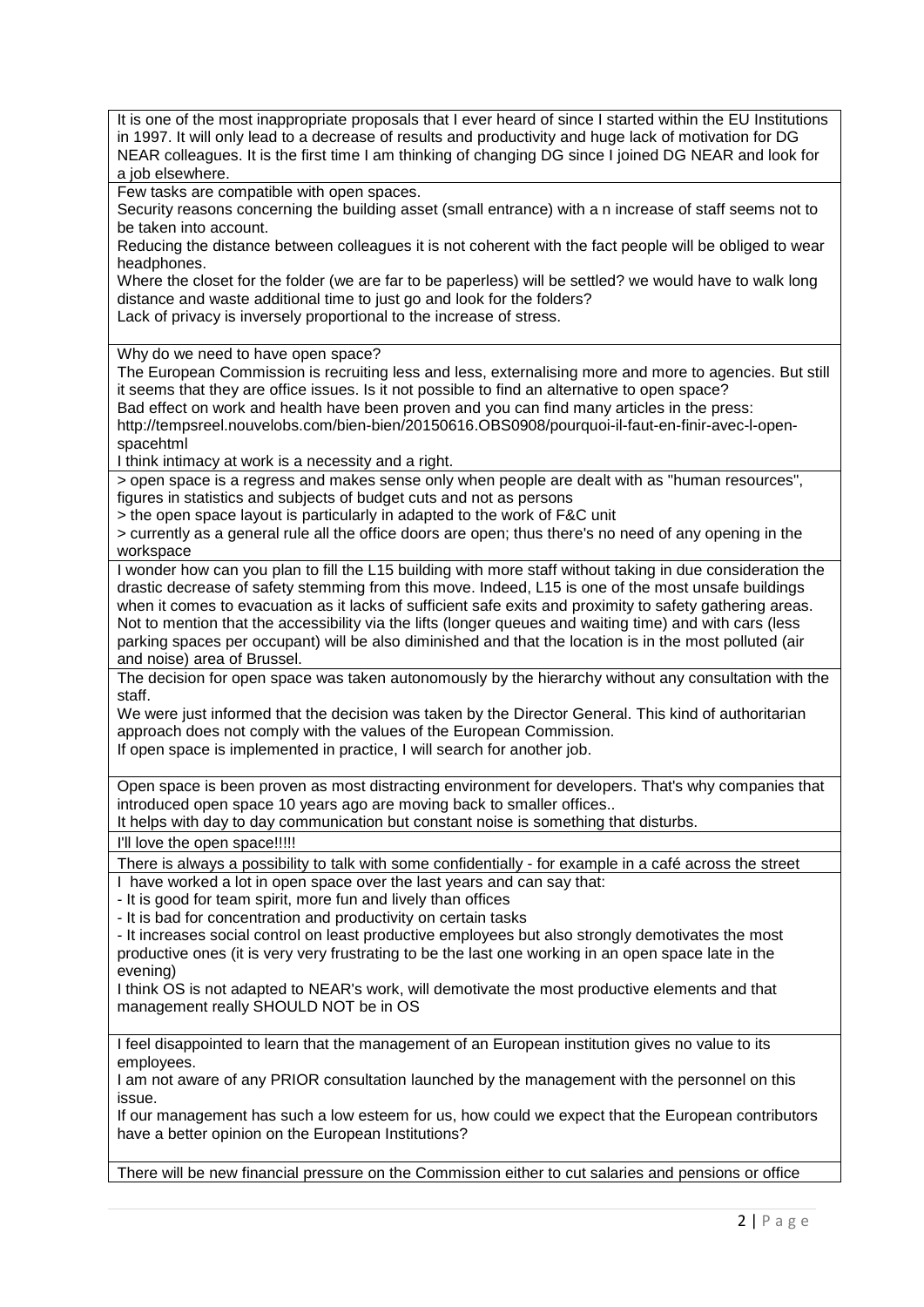space. Well ....

Apart from saving space, I see no benefit at all. People need to concentrate for providing good results, but this is not possible with 50 people around, working, some speaking on the phone, some eating and other moving around. It is going to be detrimental for both the work and the well-being. The effort to concentrate would waste lots of energy. Staff will be obliged to take teleworking, but this will negatively impact meetings and discussions on important topics. Results will be delayed.

Imposing open space without any consultation of the staff is to say the least, disappointing.

people with long past experience in "traditional" working environment can hardly adapt to such a drastic and quick change !

Very disappointing that staff was not consulted before such an important decision that greatly impacts all of us is being taken by senior management. It would have been more transparent and democratic to have had a chance to discuss the different options on the table altogether and see if there are really no suitable alternatives to open space. This very top-down approach is not at all contributing to the working spirit and motivation in the house.

the implementation of open space policies will increase enormously the requests of teleworking. in my experience teleworking is definitely not an efficiency gain, not only for the person working from home but, more importantly for colleagues in the office. It is NOT possible to discuss the same way with people that are not present, that do not reply swiftly to emails, etc.

In brief, more teleworking would have a very negative impact on the overall quality and efficiency of work delivery.

Working on politically sensitive issues is not conducive to open space. Having previous open space work-experience, I am not a supporter: the noise level is strong, I needed to wear special headphones (for noise elimination) all day at the office, my concentration suffered, I could not easily take phone calls, I lowered my voice on the phone, which lowered the quality of the call and my counterpart could not understand me. I was uncomfortable speaking on the phone and conference calls were simply impossible. I was much more tired in the evening than when I had my own office.

While I agree that open space may be satisfactory for certain types of jobs, I do not think that it is appropriate for the work we are doing, at least in our unit.

We deal with complex documents/files, which require full concentration, full attention. Any errors that affect the transactions we are dealing with ultimately impact detrimentally the level of assurance for our authorizing officers.

DG NEAR is not a DG where the concept of open space could work as it does not correspond at all with the nature of the tasks performed. Policy analysis, speech writing, preparation of confidential documents at the basis of the EU Foreign Policy, be it regarding relations with potential new member states or conflict areas in the EU's neighbourhood such as Libya, Syria or Ukraine, requires the utmost confidentiality, in line with the Commission's own requirements, as well as a lot of focus from the staff to prepare the needed documents.

Open space is unhealthy and stress inducing. How can one concentrate in a room with many colleagues talking on the phone and computer keyboards buzzing at the same time, some coughing, sneezing, blowing the nose, and other humanly-induced noise all around? It resembles a nut-house and that what it is. Open space is de-humanising.

The major problem it won't be coping with deadlines, but rather providing good quality documents/papers and being effective in the daily tasks.

It's difficult to say if our opinion is or not taken into account since the consultation process just started.

I believe fire safety, infrastructure and equipment are key questions in this context.

Any change to an open-space plan should foresee smaller spaces where to have one-to-one or small (3/4 people) meetings - not necessarily large meeting rooms. Consideration should also be given to incoming phone calls, as it will probably cause disruption to colleagues near-by, and allow for several people to have discussions on and off the phone without interrupting the neighbours. Grouping colleagues per sectors and/or per profiles could be an idea to avoid creating unnecessary noise and disruption.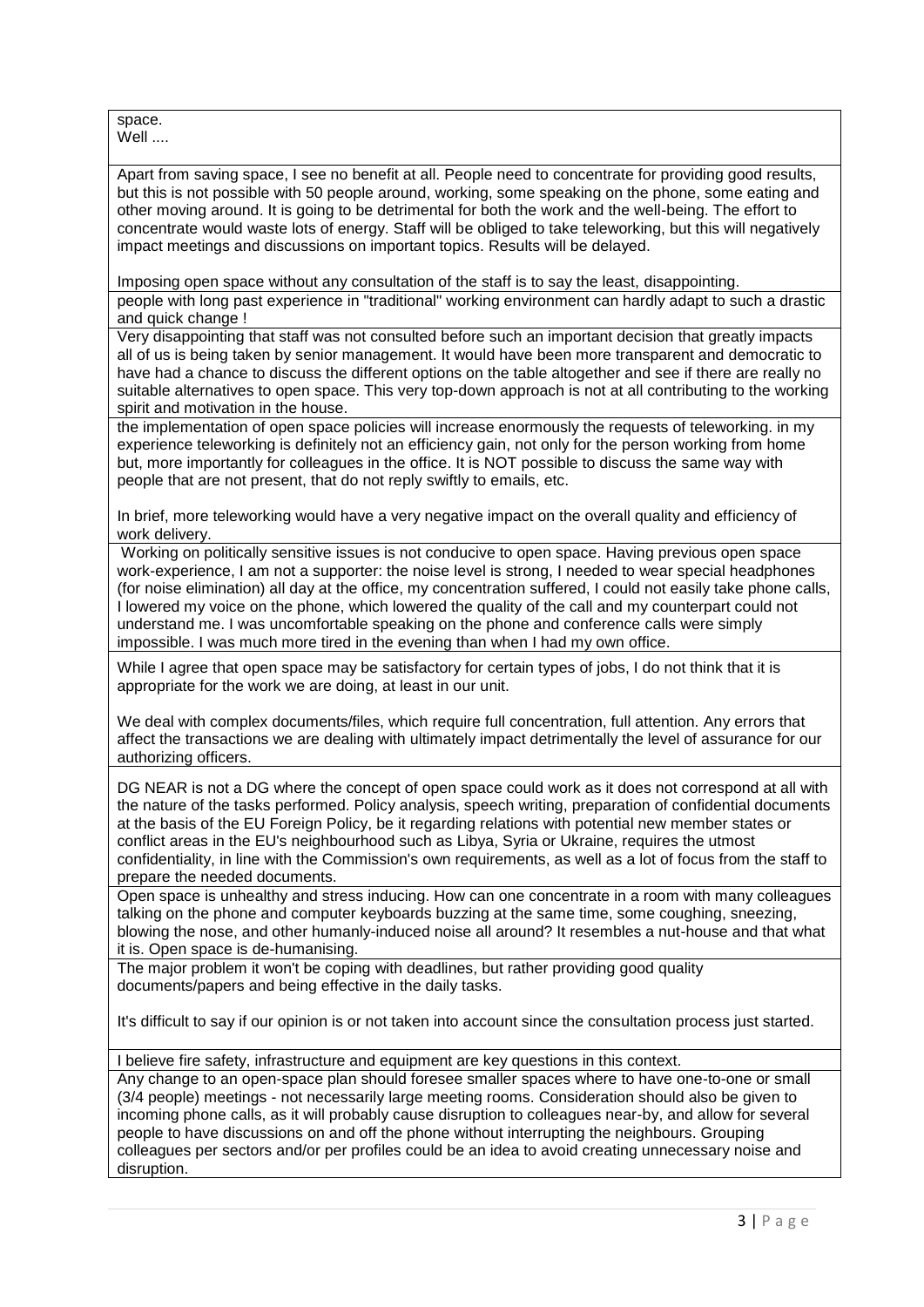I don't think that open space is necessarily a bad thing, if it is well planned, creates a friendly atmosphere, and is tailored to people's needs, meaning that the working space is designd in a way that people can still make phone calls without disturbing other people, that we have enough work space to be comfortable, and that one does not sit in an 80s style cubicle.

I would avoid it.

I would concentrate to figure out a more human and bright place to stay, with more green. Please improve the meeting rooms, mostly of them have no windows. After 1 hour in there, you want just to go to take a fly to the south of Europe.

I am sure we can spend our money much better.

Due to the location of the building (above a very busy metro station, ARTS-LOI), it is not fit to hold more people in such a space. Creating more open space brings other questions and issues.

On 29 April 2016, following the bomb attacks in Brussels, at a meeting convoked by our HR Unit, the Director of Security in DG HR admitted that DS had concerns about the LOI-15 building precisely due to the location of it above the Arts-Loi metro station.

Stuffing in more people into a small area is not prudent. I believe this exercise is designed to cut posts because staff will find jobs elsewhere.

Management talks about some "phone/ private space booths"... but they will become soon overcrowded - as premium quiet space very much thought after by everybody. We will have to meet diplomats, ministers, technical staff from various non-EU administrations and all these meetings, however small and informal - will be all competing on the same (limited no) of private meeting spaces. We will \*maybe\* find some space, but not when we need it, with the subsequent impact on work efficiencies, deadlines and lost status in relationship to our partners.

It's a scandal, I worked before in open space in the private sector; it is said that hierarchy will be in open space but it is not true, they forgot to say they will have glass walls for their offices. We have not been consulted beforehand and the deal is already signed. Do not see if NEAR is the first DG to do this why hierarchy could not figure out that there must be some very valid reasons nobody goes for open space unless they are obliged, even in the present and probably perpetual and everlasting budgetary constraints.

I think the impact will be positive. I used to work in an open space and I really enjoyed it. I am totally in favour of working in an open space.

The decision is already taken and they only open a debate with us is on how to implement the open space.

My fears are:

Security :

1. What will happen if we have a terrorist attack, fire ?

2. Lifts already very difficult to take a lift in that building now How will it work when we will be crowded? Well-being :

3. The toilets are already often busy I hope we will have more toilets.

4. Noise - I can not work in a noisy place I am 60 and cannot concentrate.

5. Smell - It will be a mix of different perfumes

ce sont des concepts d'un temps révolu, des années trentes, où l'on n' avait comme objectif que la productivité au moindre coût, du vieux people managmement qui pensent qu'en mettant les gens en batteries on va améliorer la production, des fausses économies, on va épargner quelques mètres carrés et mettre les gens sous pression constante, DeFacto augmentera le taux d'absentéisme, les gens iront avec des jambes lourdes au bureau. Vous choisirez des oeufs de poules élévés en batterie ou de chez le fermier élévé à l'air libre ?

voyer ce lien

<https://youtu.be/HSjWTRnhyPY?t=8m12s>

Loud people (we have a handful of them already on our floor - luckily we still have doors), people moving around, talking, laughing, coughing, sneezing, yawning, eating, making tea etc. is not very conducive to productivity, concentration, creativity. I have first-hand experience of working in an open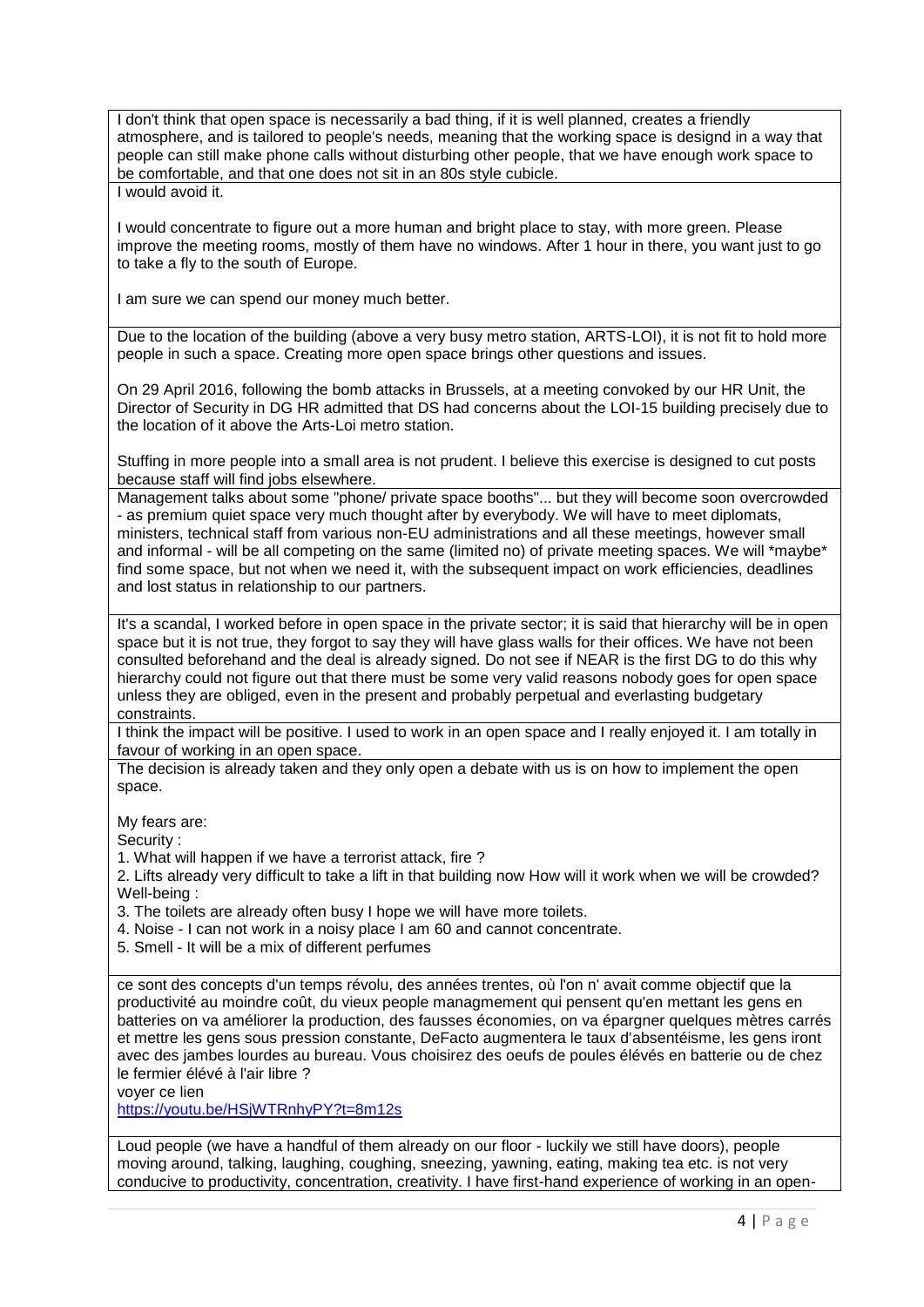space office and I don't expect anything else even from fancy solutions.

Plus, it would be useful to see a cost-benefit analysis before it all starts and it's too late to reverse it.

Lastly, it is quite ridiculous that a decision is taken and only then we're consulted on how to implement it Having worked in open space before, I can do it again. I find that I am more efficient though in an office where I can choose to close my door if I need to concentrate on a task at hand, especially when writing speeches.

Recent work load assessment confirmed NEAR is not overstaffed so we cannot make economies of space by reducing staff. We can only be more efficient by having good working conditions. Ad hoc consultations in an open space environment are good for the persons consulting each other, but not for the ones obliged to overhear. This increases the number of distractions, makes the work less efficient, and increases the chance of errors. I work as a team leader and for me regular teleworking is not a realistic option. Result would rather be reducing the number of working hours altogether.

The building in L15 is, in addition, uniquely unsuited for open space. Situated on 10 floors, at th ejection of two busy roads and two metro lines, with inadequate garage space , noise and air pollution and a security hazard waiting to happen either due to fire or potential terrorist activity. It should in fact be evacuated by the Commission.

Really not my preferred option

Open spaces are not suitable for Administrator level/FG IV level functions were a lot of analytical work must be processed, at a high level standard.

As the economy of space initially fixed by the Commission will be equivalent to around 2 or 3 buildings out of around 60 building of the Commission, I wish to know if the Commission already identified which services fit more than other to adopt the open space rule.

I believe that the idea of creating an open space for a directorate general performing the functions of DG NEAR will compromise the possibility of performing our key functions and I am curious to know if a study of risk assessment will be conducted before so as to assess what would be the costs if the project results into a failure.

Yes/No answers do not allow nuances to be shown.

Receiving colleagues confidentially will be possible but with lots of pre-arrangements as the meeting rooms might not be enough for all staff that need to have such meetings at a time. Open space might be useful when doing repetitive activities which do not require a lot of thinking and concentration but definitely not suitable with the nature of work in the geo-units.

The need to have the whole DG in one building is artificial. I worked in DEVCO interacting with finance and contract units - all was done electronically and was very efficient. Personal interactions or only needed with closest colleagues who are in the same unit anyhow. And even then, a phone call or e-mail can replace it. I had worked in RTD split over several buildings. There was in my view no efficiency loss and human relations were adjusted (lunches instead of coffee breaks).

Open Space does not fit to the type of our work. We are not a call centre but do sensitive policy work. The OS proposal/decision is offending as it gives the message that our work is not even worth 12 square meters. After staff cuts and excessive workload now even our personalised offices are to be taken away which is a dramatic worsening of working conditions which the Staff committee should oppose to and take up with DG NEAR Management. The OS will also not leave room for any spontaneous meetings and kills the encouraging practice of open-door policy of HoUs.

Open space not conducive towards interaction. It makes people think twice before picking up phone or talking face to face (lack of privacy + background noise interference hampers hearing + understanding). If everyone starts to interact and collaborate as hoped by management it would sound like children's playground full of kids or bustling street market. People will close-up like oyster shells. Last time I set foot in Commission open space I saw anonymous faces sitting in rows (no name/service indicated). It looked like Cape Kennedy Ground Control manned by emotionless androids.

We have been told that our OS will be very open, with no attributed desk; arriving in the morning we will pick a laptop and sit anywhere. I wonder how we will be reachable for other colleagues, mainly the ones working in other buildings/countries

I can imagine that for certain types of work an open space but the least one could expect is a full study before taking such a major decision that might have an impact not only on the efficiency, but also on the well being (health, stress,...) and the motivation of staff.

This is a great idea. Our current way of working is so outdated. This will facilitate contact and information exchange and allow us to all be in one building. Let's embrace this and work like most of the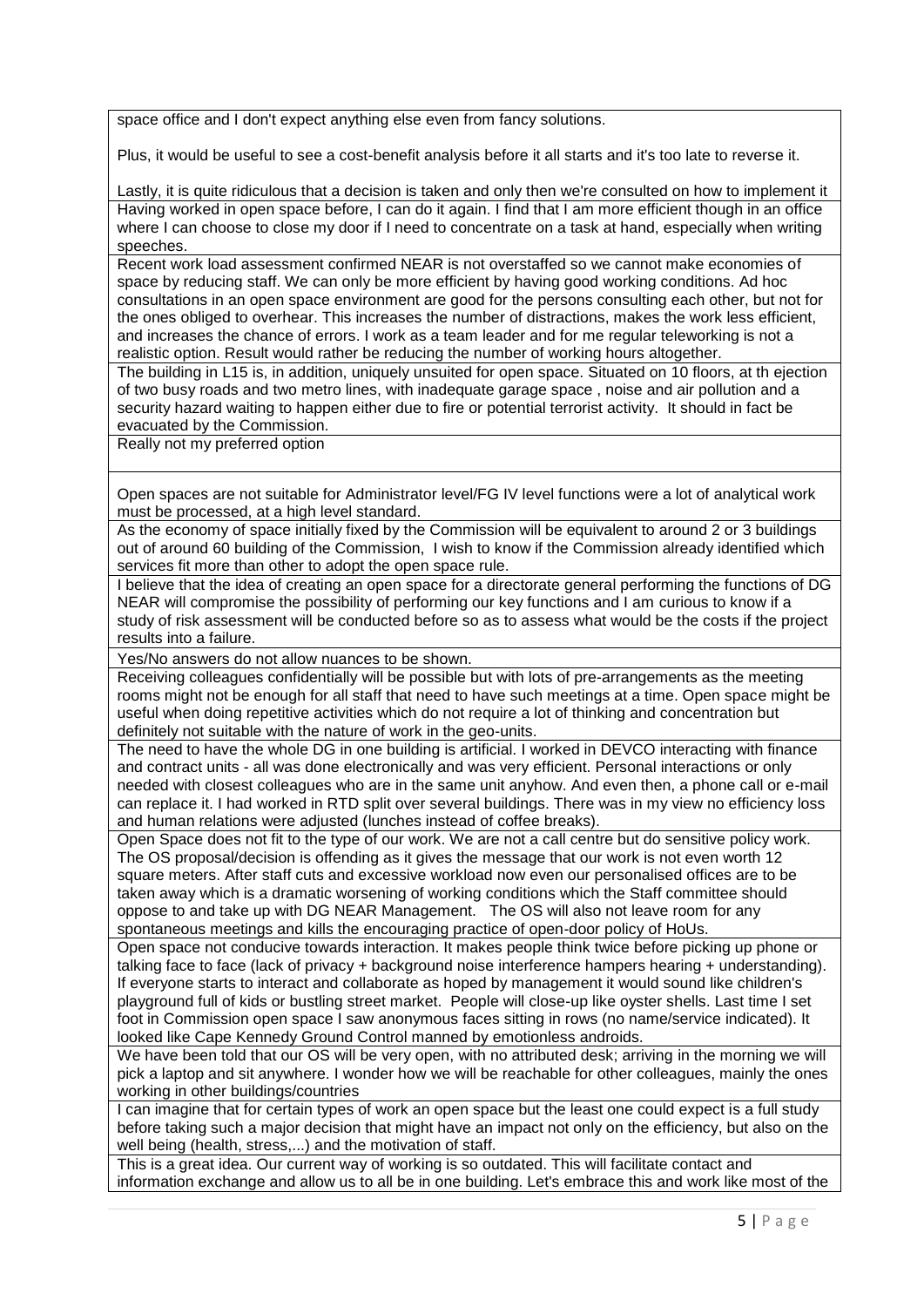other people who work in the EU, whether in the public or private sector.

we are just starting the process. I hope to be consulted, but have not yet.

Open space is not conducive to the work we do at the Commission. I have personal experience working in open-space for five years. Noise levels and general distractions of people speaking on the phone, walking by you, make it very difficult to concentrate and as a result of this, productivity decreases. Have worked in open space for 4 years before joining EC. Had positive and negative aspects (among the positive aspect which leads to a negative aspect - too much socializing. You see someone arriving you start asking how is he/she their kids if they were sick and so on, lost of time)

Negative aspects: Too much noise, lack of concentration , different requirements (someone wants the lights switched on, someone wants the lights switched off, air conditioning which as now for all the same, plus people who are under the air conditioning maybe they do not like it, want to change). once again in DG Near we face a top down approach without genuinely taking into consideration the opinions of a big part of the staff not even the real interest of the service, as it has already been the case for other important issues

it is not understable why we cannot go on working in two distinct buildings

The previous set up under DEVCO was already around two buildings and this never affected the overall functioning or goold cooperation between services. The needs to move from current sitting arrangements to open space are not well presented.

There is no clear reason why the building at LOI 15 need to be maintained (who benefits of this long term choice?).

On what arguments did DG TAXUD defend the one office per staff option.

How does having people meet each other coincided with the idea that teleworking is good combination with open space. There is the risk that good staff might leave the DG.

I have the feeling, as many of my colleagues, that there was not a real consultation of the staff on the issue of the open space and that there was no real analysis of the fact if this way of working would be the best one for the type of work we are performing. The decision has been taken by senior management and now the staff can comment on it, but it is clear that the decision will not change. Moreover there is the issue of the safety of the building in L15. I think an audit should be done by OIB in order to determine if this building is safe with that many people inside, in case of evacuate I am unhappy about the fact that staff has not been consulted on any alternatives discussed by the

management before taking a decision to go ahead with the open space solution. I do not trust our institution to get it right when they cannot even fix our elevators. The fact that it is a cost-cutting exercise means that money will not be spent on satisfying solutions. I am concerned that how we work and what we do, our tasks, have not been regarded when deciding on an open space. Open space might be OK for a DIGIT call-center-like environment but it is not fit for a political work environment.

Above all, open space will kill communication, as we will have to withdraw into our little universes protect by mental walls and physical headphones. the fact that the disadvantage will be compensated with more tele-work will further erode communication.

A bit preliminary to have a real opinion on this... Part of my work needs confidentiality, but in that case, there will be specific rooms dedicated to phone conversation that should not be heard or meetings ...

I already worked in open-space before joining the EC, and frankly, I don't think it will affect my efficiency... At contrario, It will certainly be benefice for people who never go out of their office, never meet others...

I wonder why the huge amount of studies highlighting the negative effects of open-plan offices are not taken into account. I am not aware of the details of the "brainstorming" of the management (if that took place at all!) which should have examined at least the major pro's and con's. Staff is confronted by management with the impression that there is no alternative to this solution which is wrong - there are plenty of ways to improve collaboration and corporate identity even if located in different buildings! I believe this is not a wise decision, in a DG which already lacks a sense of unity, is under immense pressure to deliver against impossible deadlines on a regular basis, and is dealing with most of the sensible crisis around the EU.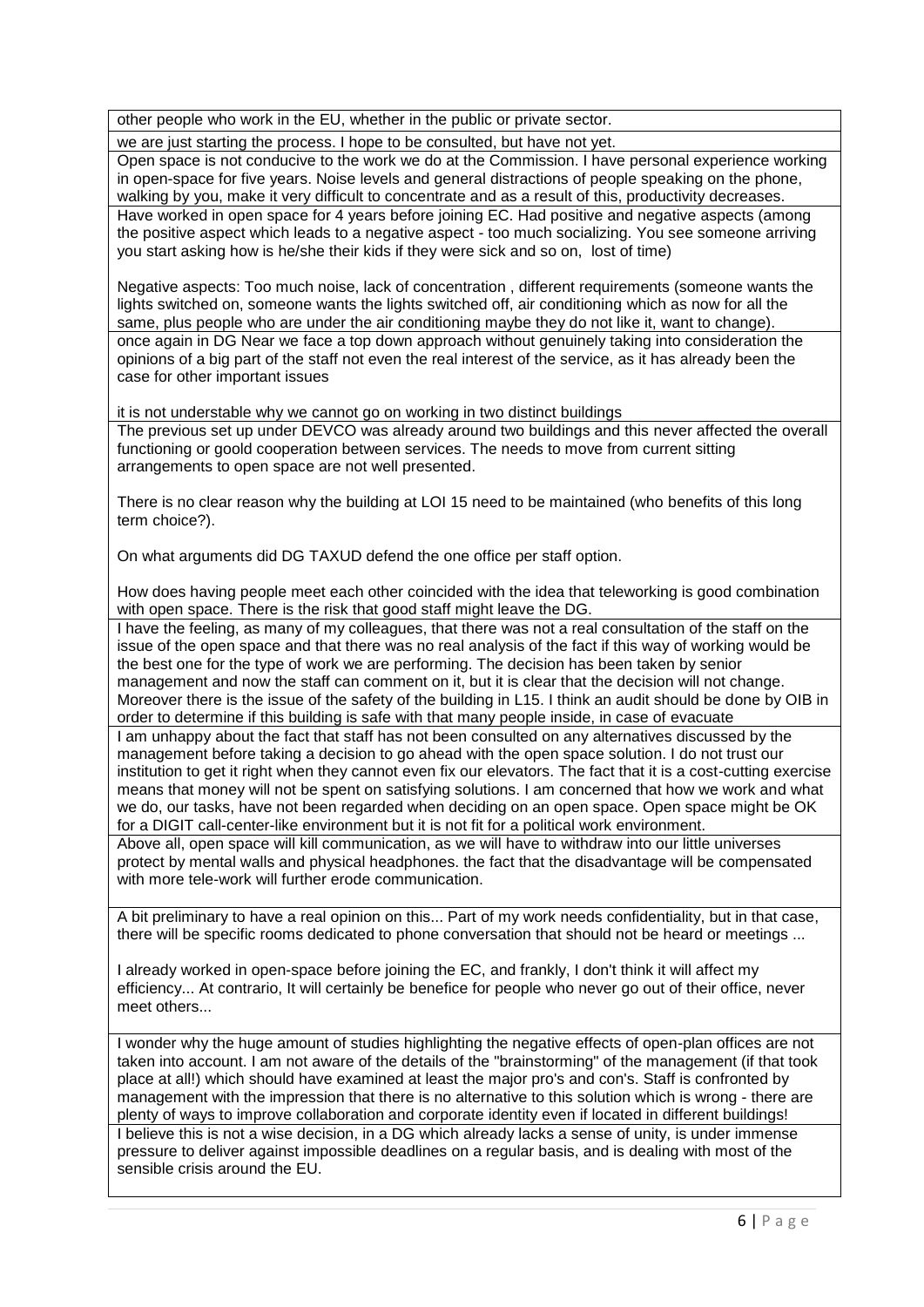At least people should be recognised the possibility to perform their duties in a suitable environment, without being obliged to use flexitime to compensate the stress and the teleworking to be able to perform properly our core tasks.

open spaces impede concentration. The continuous noise is a factor of stress. I would have no benefit, only disadvantages from open spaces.

Confidentiality when working on HR issues and tenders is indispensable.

More collaborative spaces, equipped with the right tools (VTC), such as small meeting rooms, in addition to individual offices would be welcome.

A limited recourse to teleworking may be appealing, but we work on paper files (tenders, big dossiers etc) wheich may not be entirely electronic. Therefore, it cannot be a structural solution.

An open space could be fun from a social point of view. However, we don't come to work for fun but to fulfil our tasks in a professional and efficient manner. The loss on the efficiency in our work will be huge. The proposal of Open Space for NEAR considers only the need to reunite the DG in one building. No consideration is given to nature of our duties, which is very different from a service DG such as OIB or DIGIT. The proposed accompanying measures (teleworking) are not feasible for everyone, as we have meetings which we need to attend to and can't just work from home most of the time. I am sincerely discouraged by this proposal, especially in the current context of staff reductions and increased responsibilities, I feel demotivated and not enabled to work properly by my hierarchy.

We need to see the studies behind this decision. Plus clarity should be done as regards where to keep our paper files. I have a lot (some are confidential) and cannot bring them along every evening I go back home

-Open space is not compatible/does not correspond to the nature of our task.

-open space is not just a way the make savings, it is supposed tos serve a benefit (sharing of information within a team)

-Location L15 is not suitable to locate still more person while a terrorist attack is very possible in metro station arts-loi

-at DG NEAR there is currently a terror regime imposed to staff so that it is difficult to express an opinion when it is not anonymous, therefore we need such tools as this questionnaire to express our strong concerns without to fear to be threatened.

I really detest being listened to and observed by many people all the time. In my line of work phone calls are often the better tool to communicate than emails. I have a loud voice (can't help it) and will not be able to talk to my colleagues as much as I do now, just popping by others' offices. Now, I do not disturb others. In an open space, this will not anymore be possible.

Open space offices will very negatively impact on my efficiency and well-being. It crossed my mind that, although I really like my current job, this may influence my decision to depart again to a Delegation.

I find that Open space is the most inconvenient way to ensure productivity at work.

It is a nightmare and a source of stress. There is no way that I could concentrate given the disturbances created because of the concentration of staff at one place.

In addition, open space is detrimental to our health and wellbeing.

I completely disagree on working in an open space. There are only disadvantages.

La nature des mes fonctions (surtout confidentialité et analyse des dossiers) ne me permet pas de travailler dans un bureau du type "open space". Par ailleurs, il s'avère que le L15 présente des lacunes (par ex., il est difficile de sortir rapidement du bâtiment en cas d'alerte incendie). De plus, ce bâtiment est particulièrement bruyant et son parking est très limité et difficile d'accès. Enfin, des bureaux du type "open space" ne sont pas du tout adaptés en cas d'attaque par des terroristes.

questions 4, 5 et 6: a ce jour, nous n'avons aucune information concrète sur les motivations réelles de l'utilisation de l'open space à court et moyen voire long terme (diminution des surfaces de bureau,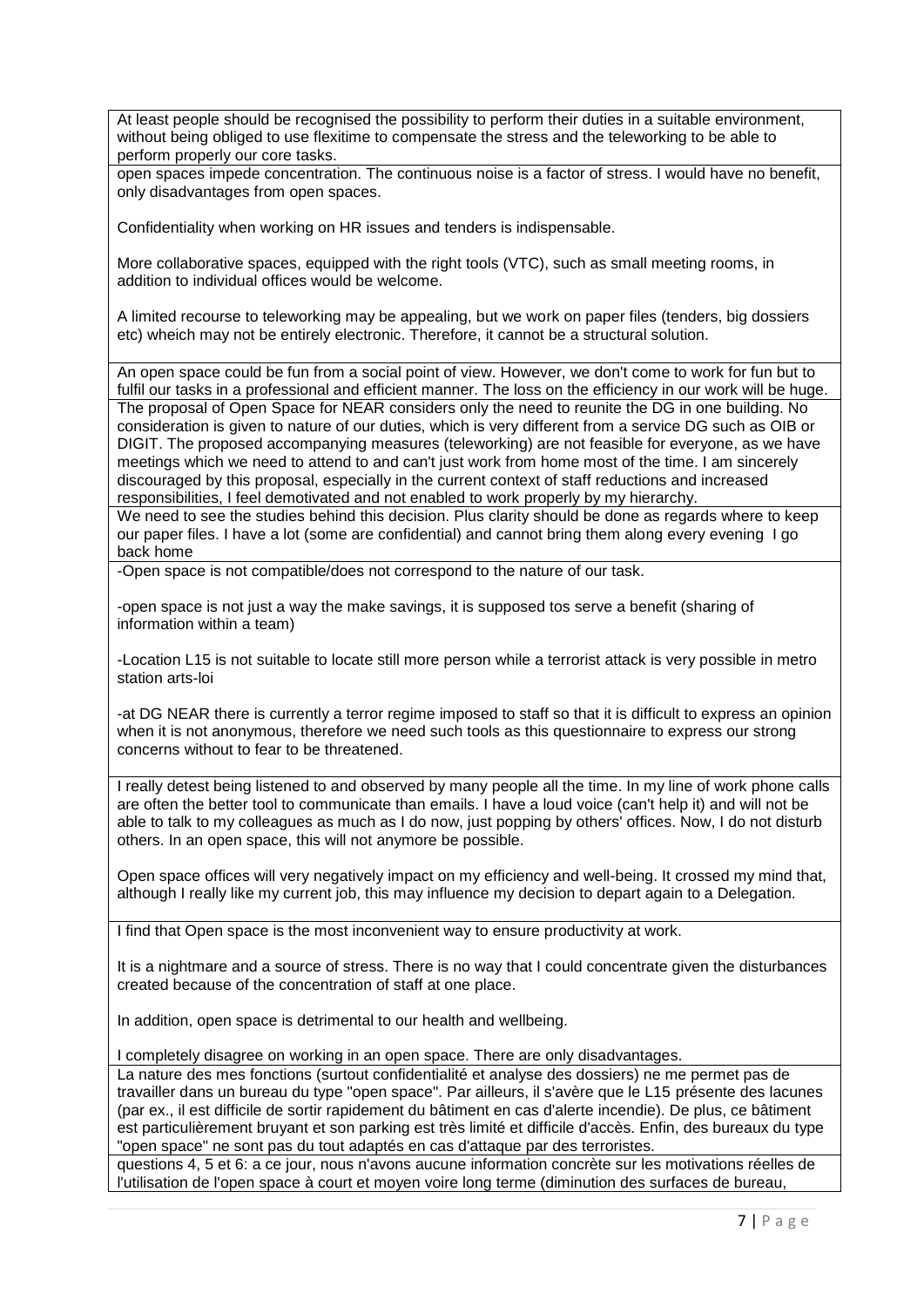contrôle de présences, diminution du personnel, etc.???) Ni sur l'organisation (chacun conservera-t-il son bureau?), la prise en compte des besoins, des procédures et délais d'adaptation et du confort général des agents. EX: salle de détente, disponibilité à volonté et à proximité d'eau, cafés, thés, frigos, micro-ondes, ergonomie du matériel ( bureau, chaises, éclairage).

Gros dégâts collatéraux: de nombreux collègues d'un certain âge et ancienneté ne pourront pas se familiariser avec cet environnement.

Il est à craindre que les services ne soient submergés par de nombreux certificats médicaux ou de demandes de mise à la retraite anticipée.

La Commission se privera d'une expérience énorme.

L'argument de la solidarité accrue des équipes ne tient pas, des formes de travail à domicile étant encouragées, avec l'effet contraire.

Il faut (re)mettre en vigueur l'article 42 quater du Statut (congé dans l'intérêt du service)

If this is implemented, in order to comply with the requirements of working on policies, I will likely come to work with noise reducing headphones everyday and will try to work from home at least one day a week in order to compensate the increased stress and distractions of the open space arrangement. I do not need one office by myself alone, but know from experience that working in offices with more than 2 people is very tiring. I suggest to put people who work on tasks that require high concentration, such as drafting, in shared offices for 2.

I have already worked in an open space environment, 2 different configurations and both times we have been moved back to individual/shared offices. Due to the nature of my work, confidential and politically sensitive documents we are dealing with, it will be impossible for our team do deliver quality reports. Even if we are allowed to telework, it will be difficult to schedule regular meetings we have with other colleagues.

Our work is in a very political context, involving frequent meetings with external visitors (Member States, partner countries, implementors, NGOs, UN services), which are partly confidential. The job also requires concentration for key tasks (policy analysis, briefings etc), and quick contacts with relevant colleagues around (very often completely tight deadlines you cannot plan, they are beyond individual control) - all of which is not well-suited to Open Space in combination with telework.

Personally, I am also not in favour of Open Space for concerns of noise and lack of concentration. If the same rules are applied to all parties of the hierarchy (as promised by the director-general) I do not see why this system would not work. My building is noisy anyway and I overhear what people talk about in the offices next to mine. I believe that small meeting rooms for both confidential and non-confidential discussions would serve the purpose better than it does now. It is important to get all staff on board to work together towards this and to ensure everyone that we are not talking about the old-fashioned openspaces of the 80's, but something new, modern and functional...

open spaces gives yourself of poor opinion of you own value as a person, it creates depression, lack of self-confidence. You feel like a line worker instead of an employee, and you feel easily replaceable, that you do not count as an individual. Also, when you have a bad day, you have nowhere to hide, and this is a terrible pressure and violence to oneself. We are not robots and deserve some privacy, also when we want to make a personal phone call, or send a personal email. If we get the open space, I will resign, as I feel I deserve better as a human being!

teleworking is and will remain a good option for having time to think and reflect on complicated issues. the Commission is short of space and money, open plan seems the best way to go.

I have worked in open plan successfully in the public sector in the UK: it requires consideration and courtesy from colleagues, that is all

I worked in the open space before, for 8 years - and I wouldn't recommend it to anyone. Plus - I do not believe that our management will be really sitting next to us in the open space. I'm sure, that like in many other places, some creative solutions will be found for the management - glass walls around the compartments, etc.

The noise pollution even in a room with 3 colleagues is already very disturbing. I'm afraid that people who make decisions about open space have never worked in one themselves.

Cette idée d'open space est complètement fausse! Mon secteur est les finances et on a besoin de calme et de concentration! Nous serons toujours distrait par les autres....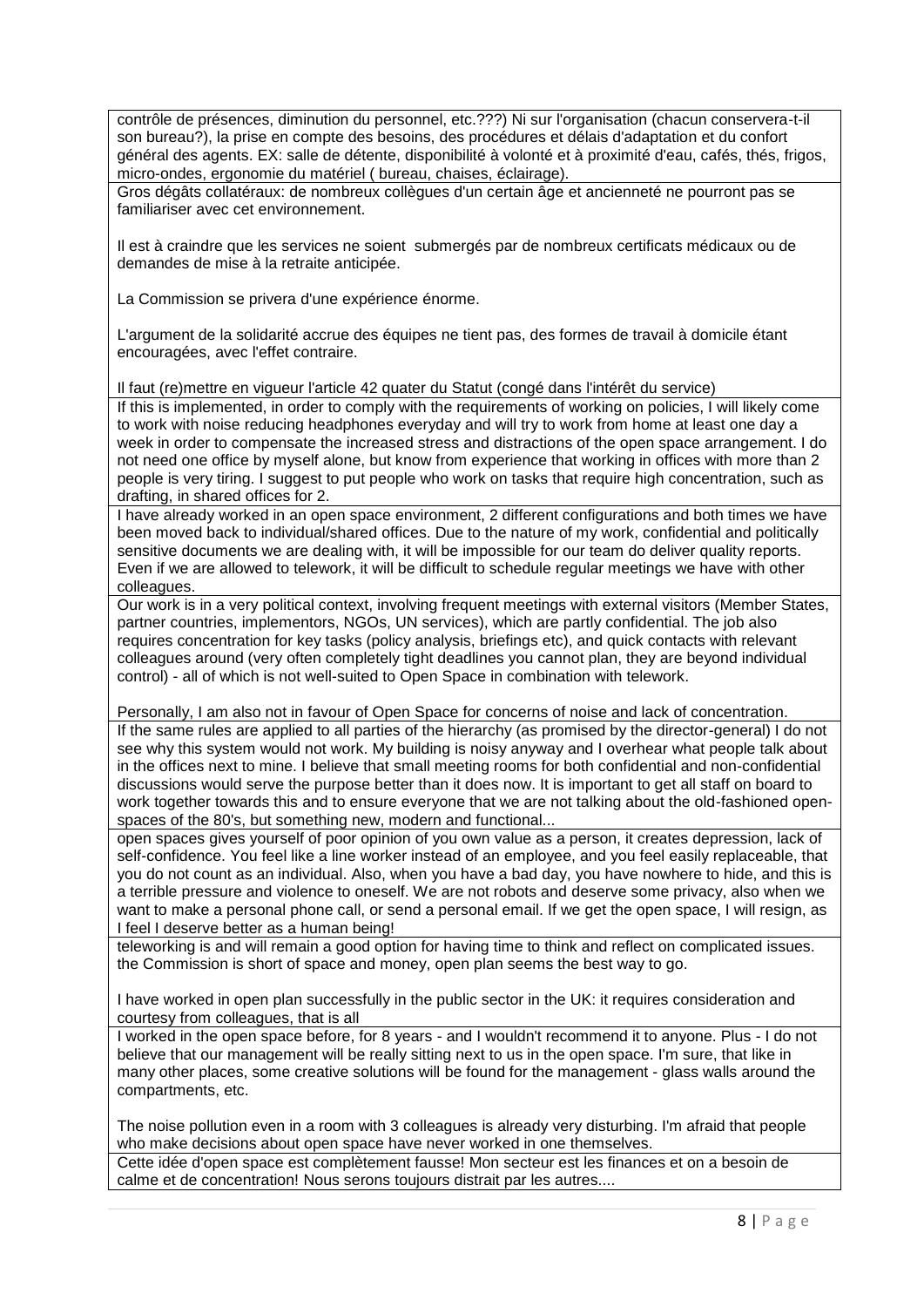Having already an extensive experience of working in open space, I can confirm that it is very bad for concentration and for communication. In an open space a person works much slower and makes ore mistakes, many deadlines are missed and the quality of documents drafted in open space is much lower than in a normal office. Communication with colleagues must be limited in an open space, because you don't want to disturb your neighbours. There is no confidentiality in an open space. An open space is a no-go for the work on foreign and European affairs. The level of noise is infernal.

Dans un open space, le bruit combiné des conversations, des téléphones qui sonnent et des imprimantes en marche est une menace sérieuse pour les personnes y travaillant et demande un sérieux effort de concentration. La qualité du travail, va se faire ressentir... certainement, beaucoup de certificats médicaux...

In general, I am against open space work.

I have been working in an open space for a few years in the private sector.

No concentration possible, non-stop interruption (needing time to concentrate again), people tend to create their own private space and close themselves to others. Some people don't dare talking to each other, afraid of making noise, whereas others have no idea of the noise they do when they speak on the phone, with other colleagues or even eat in a noisy way.

This results in nervousness, lack of privacy, lack of communication, lack of freedom. Lack of efficiency. I am assuming there will be meeting rooms available to have confidential meetings.

A general comment on your question one: I have been "informed" but I am not aware that a "study" specific for our building has been prepared and if it has, I have not seen it.

As for my opinion, (question 2) it is impossible to know at this stage (as no decision has been taken) if my opinion will be heard or not.

For me my main concern is lose of concentration. If quiet "library style" areas are provided with computers to work on, I'll be ok with open space.

I do not agree at all the concept behind the open-space work environment.

Improving collaboration requires open minds, not open spaces.

in his emial of 14/10, the DG said ''In parallel with this open space project DG NEAR will also promote more flexible working arrangements'', however no information has been offered on what it actually means. Will those who are already doing structural telework be allowed more teleworking days per week? will HoUs be obliged to accept structural telework? what are the guarantees given to staff that more flexible working arrangements will be implemented, and not subject to a sole decision of a HoU? I am strongly opposed to open space because:

- doesn't fit my type of work (will only make efficiency decrease)

- if teleworking would be offered to work on these tasks, the objective of reducing the distance between colleagues won't be meet, on the contrary

- security reason: how can fitting more people in the least secure building of the Commission improve safety?

Finally, management used the wrong assumption that the problem of 1 NEAR identity comes from the geographical split: this is not the issue and will only worsen the problem resulting from the "aggressive Enlarge take over".

All scientific studies prove that the open space have a negative influence on productivity and on the well being of workers.

It is still premature to ask the questions above as the consultation has only recently started and we have not yet engaged on the details of the open space plans. There will need to be an adaptation period that will impact on our working conditions for a while but as I have worked in open space before, I am not so afraid as others in the organisation.

Je ne pense pas que ceci va améliorer le travail d'équipe.

Je pense que les certificats médicaux risquent d'augmenter considérablement.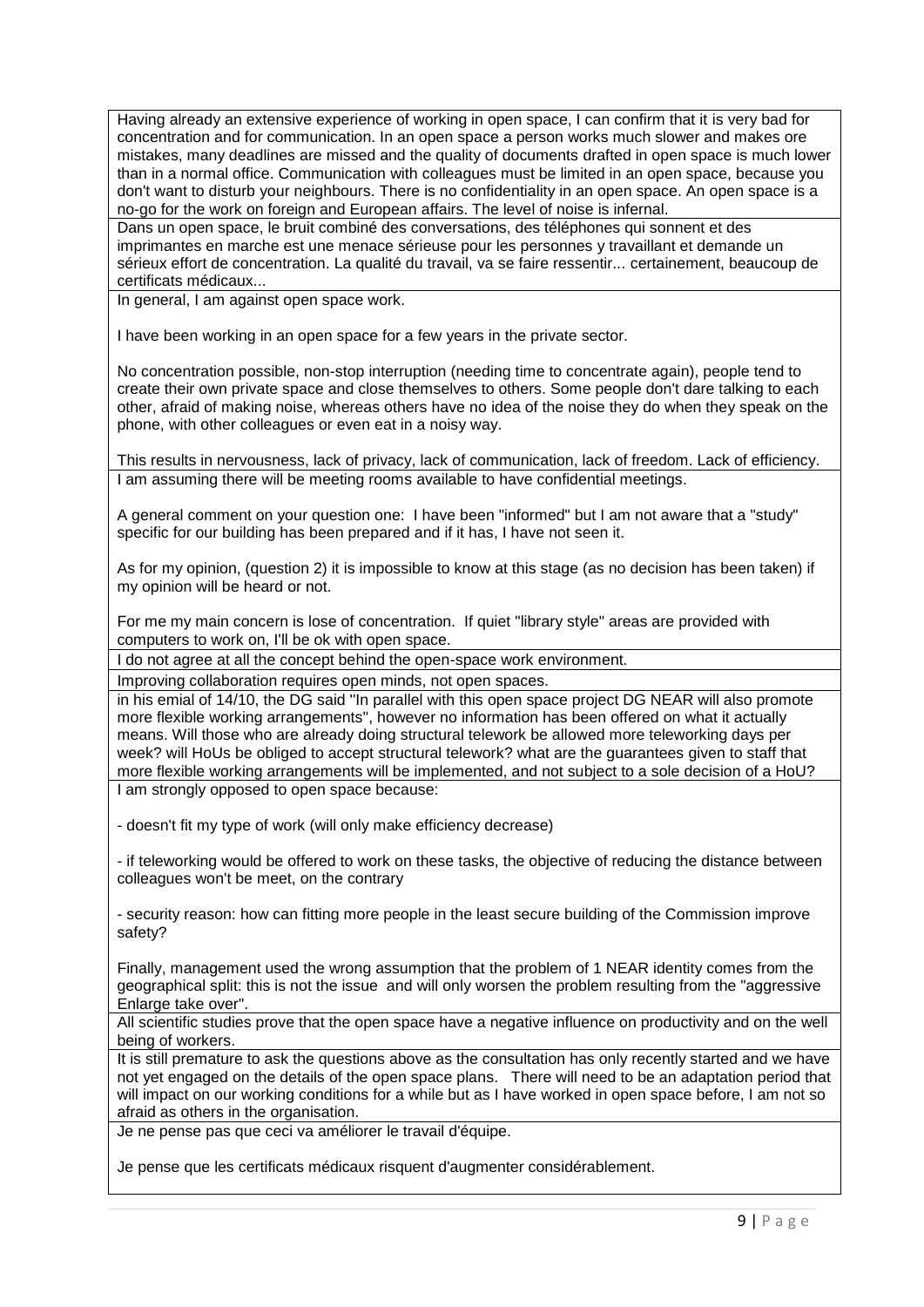Et aussi que puisque le télétravail sera vivement encouragé, cela n'améliorera en rien le travail d'équipe.

Je suis vraiment surprise que toutes ces mesures ayant pourtant de lourdes conséquences sur tout le personnel de la NEAR aient été prises sans la moindre consultation préalable.

La littérature scientifique démontre à suffisance que l'open space a un impact très négatif sur la santé et sur le collectif de travail. La problématique du bruit est importante, les salariés ont beaucoup de mal à se concentrer, ils sont régulièrement interrompus dans leurs activités ce qui occasionnent une charge cognitive importante. Le collectif est aussi amoindri, chacun cherchant des espaces physiques et/ou temporels pour arriver à faire son travail, il en arrive le résultat inverse, c'est-à-dire que les personnes s'isolent les uns des autres.

Please, take in consideration that I'm secretary to the HoU and Unit team. I think that, as far as work duties are concerned, me and my colleagues secretaries are less affected by open space than other colleagues. But for sure our personal comfort and our precision will be affected by the fact of working in a noisy space without any privacy which requires considerable additional effort to maintain the necessary concentration.

Apart from all negative considerations about the working environment and health issues an openspace can bring, the not so well hidden impression we have had is that squeezing more people in this building is THE reason for the choice. The building is far from ideal in terms of space and mainly position, being in the most trafficated and polluted area. Proximity with other EC building, seems to be the main reason for keeping Loi 15, but do we really need to be here and walk in such surroundings? Berlaymont is 10- 15 minutes' walk from here or just 8 minutes metro from Beaulieu area, for example.

I find it outrageous that we are not consulted on how open space should be implemented but not on whether we actually want to move to open space and what we think about it. would also have expected a proper consultation in the form of an anonymous survey to make sure people can speak their mind without potentially putting their career at risk, rather than a consultation on the intranet. All in all I have the impression that the decision to move to open space is already taken and consultation of staff just serves to justify this purpose.

My personal situation is very specific because of a serious disease. Suffering from a brain tumour I work only 60% medical part-time and my disease impacts already now on concentration. I am worried about the consequences of open space. Most likely because of my medical situation I will get a separate space but this will just create isolation in my case.

Overall I believe open space would impact negatively on my work since I often have meetings in my own office without disturbing other colleagues, while in a quiet environment I can better concentrate on my work and deliver results

Very disappointed at DG's handling - mixed messages about what staff are consulted on, whether possible to influence decision or not, whether they will stop if staff object or OIB doesn't provide what staff identify as minimum requirements for NEAR's specialised work (not comparable to DIGIT, OIB or PMO) plus lack of information on what is on "offer". High distrust of management intentions / ability to deliver on promises. Very concerned about how open space will impact negatively on my ability to do my particular work. NEAR won't attract good staff to replace those who will leave.

I am happy to accept the concept of an open space office. However, the question raises the following concerns for me:

1) Increased level of noise- As mentioned I need to work in absolute silence to produce sound pieces of work and I am worried that the increased level of noise will result in lack of concentration and subsequent lack of efficiency.

2) lack of privacy- if need be to make private phone calls and even eat in privacy for those times when I do not have sufficient time and need to eat my lunch at my desk.

If these issues could be addressed, perhaps the concept could work.

I worked for 10 years in an open space at the television channel and for about a year at DG BUDG fichier tiers so I know what it is and I have to admit that I work more concentrated and more effective in a separate room, sometimes with closed doors.

So far, no concrete survey has been conducted on the type of tasks we are performing, need for confidentiality on sensitive matters and very important need of coordination with colleagues in other DGs and in Delegations. Time spent on the phone by me and other members of the team is very substantial and we donnot understand how we will deal with that collectively, without raising major tensions between us.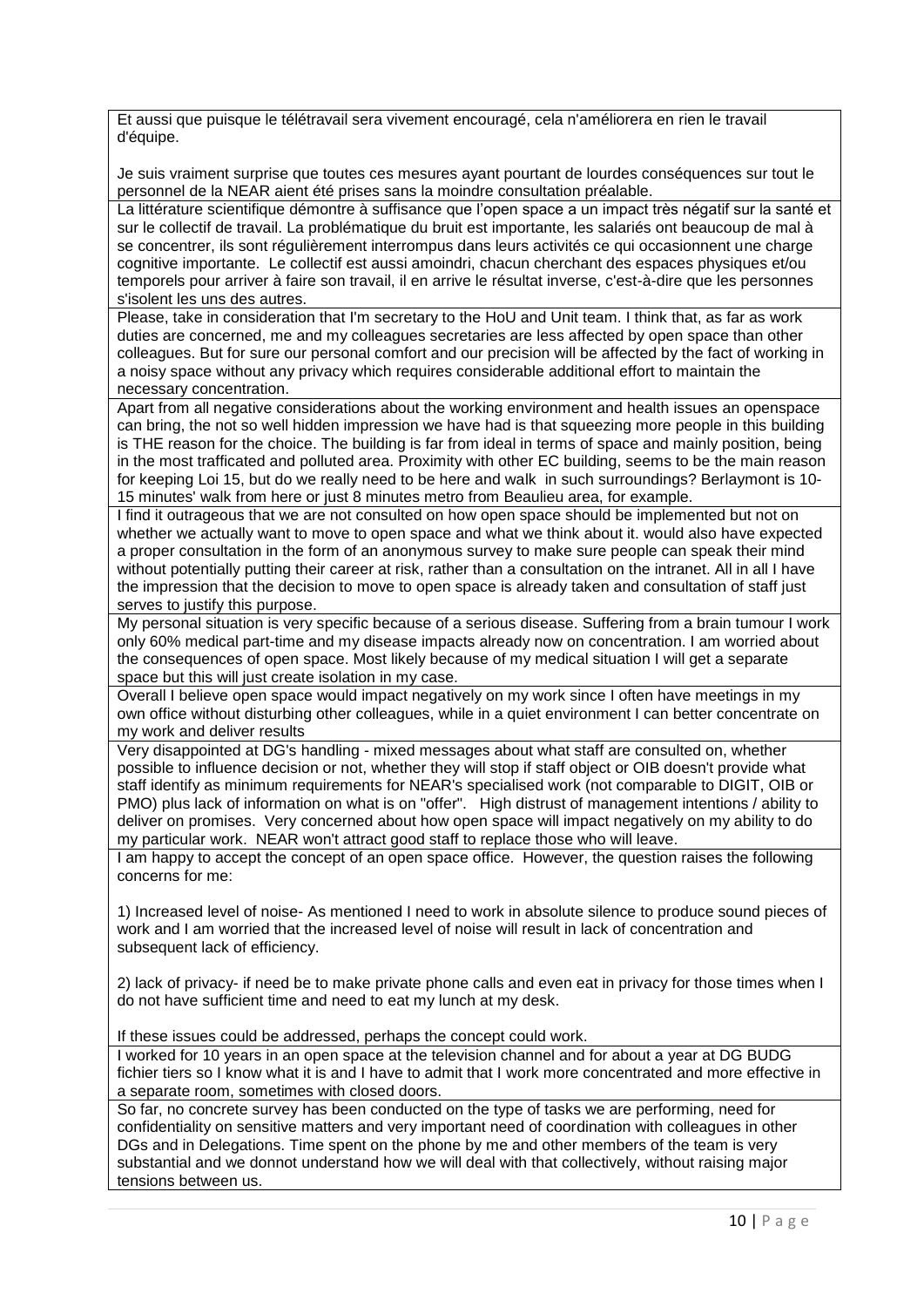I agree on the open space, we have to move to a more modern DG, we can not expect life to be like in the 90s in the offices when people used to have their own huge office with lots of paper files. I would suggest:

- having laptops instead of PCs

-having social corners with couches, coffee machines where people could also stay and work if they want

-having a children corner for holidays

-having a designer plan it with plants, lamps and colours

-each person should have soundproof headphones (like in EPSO)

Having no office might lead to less paper storing

At DG near the IT department has already moved to open space at the 1srt floor. So I have a question: Will the open space at the first floor be also relooked ?

Neither earplugs nor teleworking would help enhancing the communication.

J'ai vécu l'expérience open space dans le privé pendant un an. La société (un bureau d'avocats international) dans laquelle je travaillais à l'époque est d'ailleurs assez vite revenue en arrière à l'ancienne configuration.

Les certificats médicaux risquent de pleuvoir.

Il n'y aura pas plus d'esprit d'équipe que maintenant puisque le homeworking sera vivement encouragé et pris par les gens qui éviteront un maximum cette configuration nouvelle.

This is crap. So disrespectful for our work! We may do administrative work, but we are no factory workers. All the similar organisations that have switched to open space in the 90s, now are reversing it Preserve special chairs/sitting arrangements. Have enough meetings rooms/private rooms. Have useful phone facilities for which people do not have to move all the time. Create/keep unit cooperation. Enough storage for papers etc. Modern work facilities. Flex working.

Certain tasks needs constant consultations with colleagues and peers where other tasks need 100% concentration which for me, after 26 years working in the Commission, would be very difficult to do in open space. The reply might be that certain tasks could be done by teleworking but this option is not always a solution, depending on the home situation. While it might be easier for some people to adapt to an open space culture, I am convinced it will be more difficult for others. We should at least have the option to choose for it and not be dumped into a new adventure without a choice.

Hard to believe that the needs for reducing the costs and therefore creating an open space will allow the proper investment in establishing open space where working conditions will be improved. There is definitely a lack of confidentiality, increasing pressure over the staff to deliver urgently in minimal conditions. Those who need to concentrate, making researches, and going through numerous files will not have the space to concentrate properly. Risks of noise, distractions resulting from movements, phone calls, exchanges between colleagues, all legitimate but still disturbing for others.

Open-plan seating won't be beneficial for everyone. Many people function better with some privacy, free of distractions and without being forced to constantly engage with the people around them. The openplan movement began in the business centres of the US and the UK, but was not always successful as a one-size-fits-all model - because people are different. At the same time, people in more senior positions require privacy due to the highly political nature of their work. A hybrid arrangement (part open-plan; part offices) would be ideal, and is now favoured in the private sector.

1) Open Space Offices are a CLEAR DETERIORATION of our working conditions and the sole reason is financial one. If the Commission really needs to save money, there are other ways and I can propose some that appear clear to most of the officials.

2) Open Space Offices are, by definition, in CONTRADICTION with functions performed by a DIPLOMATIC SERVICE. Diplomatic activities, some very sensitive, require a degree of discretion. Can somebody imagine Open Space Offices in the EEAS?

Whilst the introduction of "open space" in the workplace may be appropriate for certain functions, its blanket application without discussing the proposal in detail (e.g., ergonomic, safety, performance, etc. issues) to the whole of the Service and without considering its implications may be detrimental to the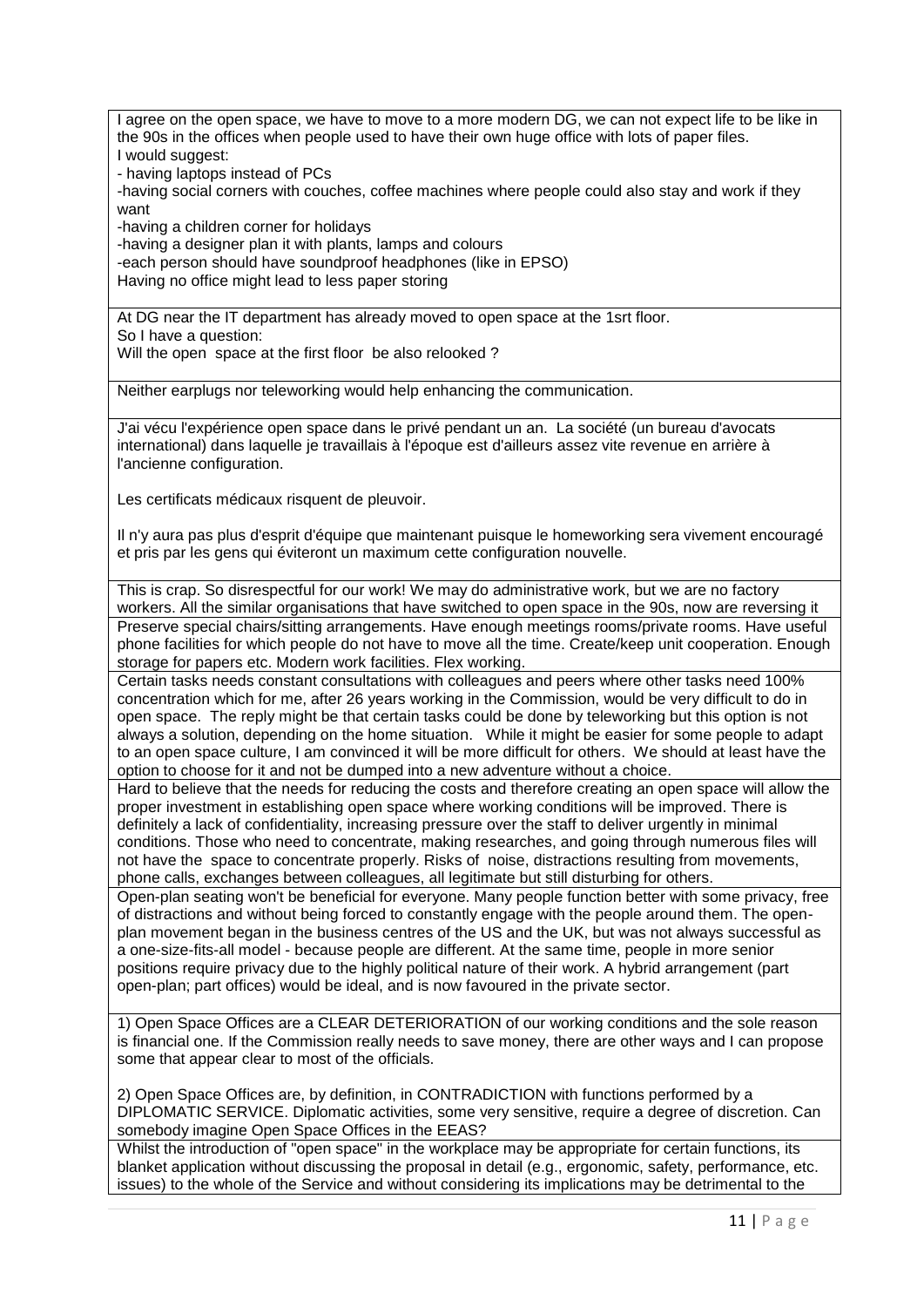Service's integrity. This comes at a time when the Service has been called to do "more with less" and has suffered significant cuts in resources and services, which means that every action affecting a critically balanced organisation may result in the organisation's undoing.

I spend a lot of time working together with colleagues on projects political issues. This requires ad hoc discussions, visits, and phone calls, 5 min, 15 min; it would be inefficient to book a room for 10 x 5 minutes per day.

I talk a lot on the phone. Most of my team colleagues work in an EU Delegation abroad, with not excellent phone connections. I cannot book a VC room for a 10 min discussion on a simple work issue.

For analytical work and drafting, I need silence.

I have a psychological issue with noise, but I will not admit this and not end up as the freak in the glass office.

The DG of DG NEAR said in his first e-mail to all staff that the discussion has already been taken that there will be open space offices. He later backtracked, seeing the reactions but this whole exercise thus went off to a very bad start. He now says no decision has been taken but how can you still trust this statement?

Also, the justification (important to bring all DG staff together) only holds water if all alternatives have been thoroughly looked at, including changing the building or the excessive meeting culture at DG NEAR.

It is been proved by many studies that an open space environment affect negatively the efficiency and quality of work, not to mention the quality of life of workers. Real reason behind this proposal is purely economic, all other arguments provided by hierarchy are easily counter-argued: the barriers/difference among Directorates in the DG are by no means "physical", as argued by DG but organisational, other examples of DGs scattered in different buildings shows that this is not a barrier to create a good working environment. Nobody from J-54 has requested to move. No need to change!!!!

In the secretariat we are often in contact with members of the unit and private information, we need to be able to protect their privacy by talking in a restricted room/space

I worked in open space already 20 years ago. It made for a good working atmosphere.

Not against in principle, but I would like to see exactly how the workspaces will be configured and what facilities will be available before making up my mind. Could be better than current arrangements, could also be worse.

I am not against the idea of open space. But if you want to do proper ones not affecting your efficiency, it cost a lot of money, and as the financial aspect seems to be the primary motivation to move to open space, it will be hard to have enough garanties. The nature of the task does determine the nature of your working environment; it is not a discrimination to say that some people could still have offices and other open plan if the one working in open space have enough guarantees too. But in the policy making area, open space seems really hard to believe or conceive.

This is not one of the existential problems facing the Commission or the EU at the moment. It's not even one of the big issues for doing my job successfully.

A formal relocation proposal has not yet been made so it is premature to discuss whether there has been sufficient consultation.

I am worried also by the fact that HR managment will be very challenging. With offices, if I need to speak confidentially with the HoU, I can go to his office in total privacy. In an open space, how the privacy and personal issues will be addressed and guaranteed? All the personnel will see that I have requested a private meeting with the HoU and might listen.

The answers of the above are also conditioned to the organisation and the design that will prevail but it will at least induce a very different way of working and weaken our functioning. It could also result in increasing teleworking and further isolate colleagues and destabilise the teams.

Re question 5: the question is not about meeting deadlines but about the quality of the work we are far away from a paperless office. Space for files on the desk and sufficient storage capacity is required. That has to be considered.

I am very glad that open space initiative has been taken up by the EC. This will create stronger boundaries with colleagues and less hierarchy. However, the aim should be to upgrade our work space and not find a less costly solution. This implies probably more space for the same amount of people. I would encourage you to follow the best practices when creating the open space. Please take a look at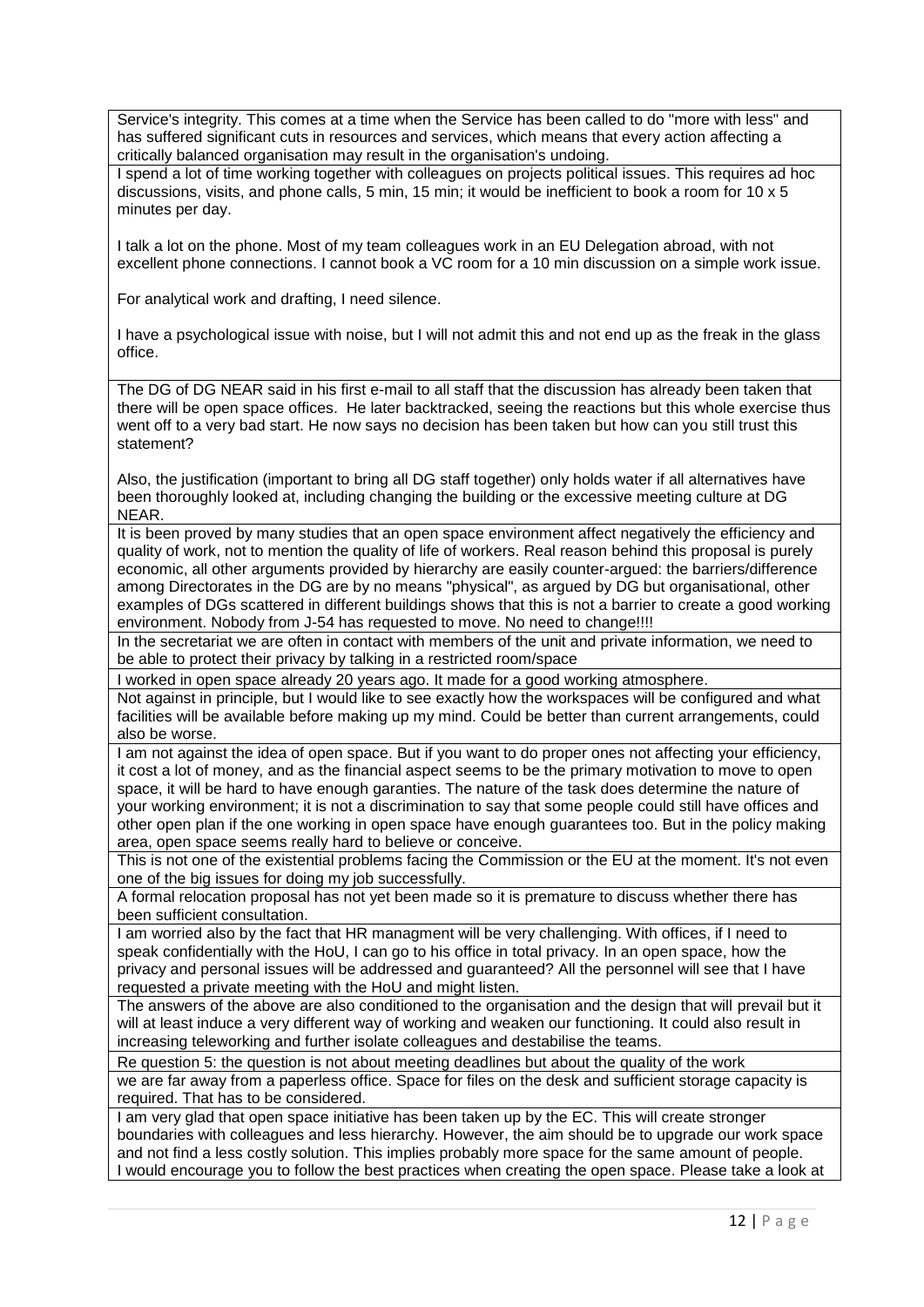GOOGLE offices.

If the idea is to have a 90's inspired open spaces, then it is not an improvement and I will not be in favour.

Open space common areas to go beyond meeting rooms, quite room and kitchen.

To be creative and to include:

1. reading areas with daily news, relevant newspapers/reviews, brochures, interesting reports, books (geographic, literature, culture, fashion) on the geographic region covered by NEAR .

2. Foresee a room with simple group games

3. Important inspiring, relaxing walls decoration

The open space plan has been announced to staff not as a proposal but as a decision - open space it will be. Concerns associated by colleagues to working in OS would need to be addressed and answered in detail, particularly as they doubt that the of bringing the whole staff together is what is required to bridge the divide within DG NEAR.

I think the open space will improve collaboration, exchange of expertise and relationship between colleagues.

People will be able to speak rather ending e-mails which will ensure better communication and faster procedures.

It is also good that the DG is one single place instead of 3 different buildings. For the colleagues which are not in the LOi-15 tis is a positive element.

Team spirit will be improved and colleagues could help each other.

Overall privacy of the working environment will diminish, together with motivation and availability to spend overtime at work. Provision of meeting rooms or phone booths will not compensate this. Overall, the exercise seems overly expensive (new furniture, transition logistics, etc) and with very tenuous benefits at the end of the process. Procedure-wise, the management decision lacked any consultation of the staff before being taken. Ex-post-facto "consultation" exercises will not suffice to restore the trust of the employees. A bad decision remains a bad decision.

Not unless there is a sufficient number of offices where confidential meetings can be held.

The fact our work conditions are worsening might demotivate the staff that works already under very high pressure, in particular with sensitive regions (i.e Neighbourhood South) on sensitive topics (such as migration) with interlocutors that are not always easy to work with.

These questions are oriented!

I think it is a very bad idea to introduce open space, then I would say that management do not care about their staff. At the same time one talks about efficiency and open space and efficiency cannot be said in the same sentence. It is too noisy with telephones ringing, people talking on the phone and with each other. Impossible to keep concentration and be focused.

This survey is premature as the consultation process is only just now beginning. Until the potential concept is defined none of these questions can be answered.

"Open Space" can look so different. What is Important is that there will be enough place for working files in relation to the working place, low cubicle walls, adjustable desks and enough number of small rooms that can be used when needed for meetings, phone calls etc,

As seen in other services, open space tends to lead to less communication as people put headphones to cut themselves from the noise and the environment. And you talk less to colleagues as you disturb the ones around. Going to a separate room each time you have to discuss a specifc file over the phone with other DGs will not be the most efficient working method either and it would imply that we are all equipped with cell-phones /wireless phones.

The only real problem of Open Spaces is the impossibility to customize light and climatisation according to personal needs.

This kind of issues should be better studied in order to find a solution

The open-plan office is the way most organisations work now and should work well here. But careful consideration is needed to meet people's needs and to accommodate the nature of their work. It is critical to provide sufficient informal meeting space (for quick meetings and conversations away from desks), quiet rooms (for private meetings and quiet working) and formal meeting rooms. Other factors need to be taken into consideration: